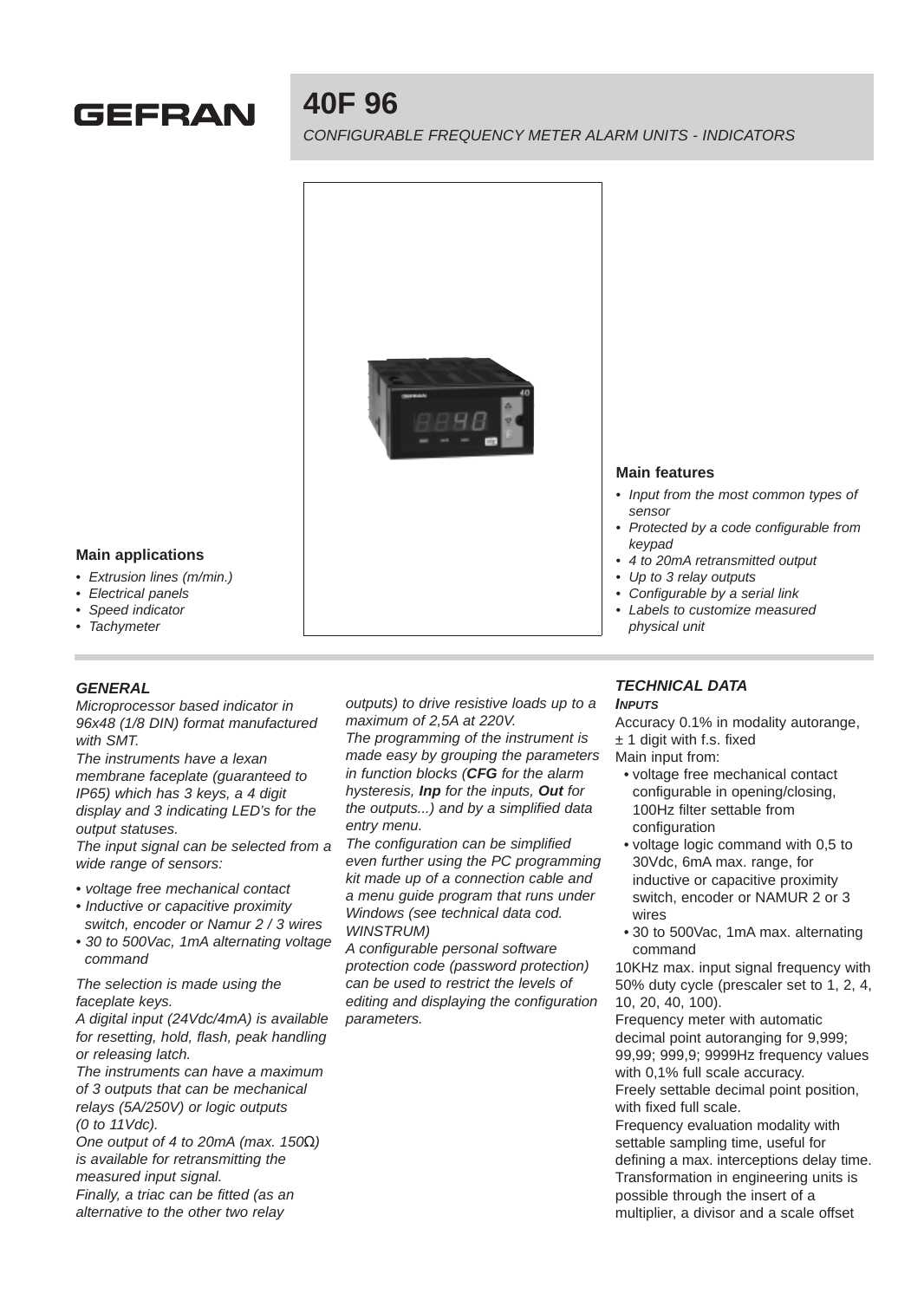(i.e. for visualisation, RPM interception).

#### **Digital input**

 $Ri = 5.6K\Omega$  (24V, 4mA) isolated to 1500V.

Function is configurable as alarm or memory reset, hold, flash, zero, display of the peak value (max., min. or peak to peak).

#### **OUTPUTS**

#### **Relay**

NO (NC) contacts rated at 5A/250V at  $cos\varphi = 1$ .

**Logic** (only for Out1, Out2) Type D 11Vdc, Rout =  $220\Omega$  (6V/20mA).

**Triac** (for Out1, disabled Out2) 24 to 240Vac ±10%, max 3A Snubberless,  $I<sup>2</sup>t = 128A<sup>2</sup>sec$ 

A maximum of three trip points can be set as absolute, deviation or symmetrical deviation alarms. The hysteresis of each alarm is individually configurable. Alarm masking with exclusion on power up, memory and configurable delay and minimum intervention time. The trip point may be set at any point on the scale.

#### **Analogue retransmission**

4 to 20mA on max. 150Ω load.

#### **POWER SUPPLY**

Standard: 100 to 240Vac/dc  $\pm$  10% optional: 11 to  $27$ Vac/dc  $\pm$  10% 50/60Hz, max. 8VA Protected by an internal fuse (not replaceable by the operator).

### **FACEPLATE DESCRIPTION**

- A PV display: indication of process variable
- B Label for engineering units
- C "Function" key
- D "Raise" and "Lower" keys
- E Indication of the states of the outputs



Red LED display IP65 faceplate protection

#### **POWER SUPPLY**

**TRANSMITTER** 5Vdc, max 120mA 12Vdc, max 50mA 24Vdc ±10% unstabilised, max 50mA

#### **AMBIENT CONDITIONS**

**Working temperature range**: 0 to 50°C **Storage temperature range**: -20 to 70°C **Humidity**: 20 to 85%Ur non-condensing

#### **WEIGHT**

320g. in the complete version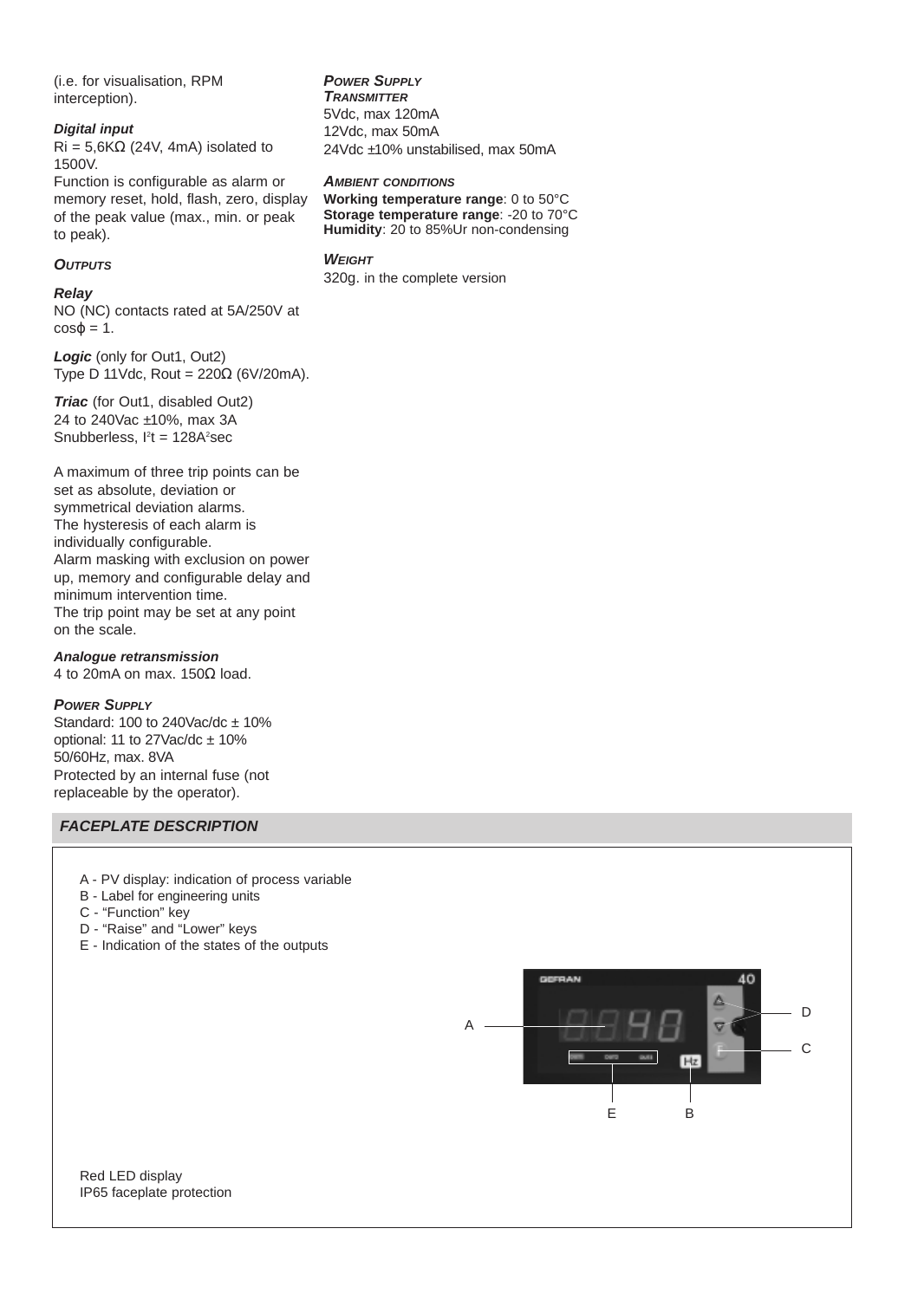## **DIMENSIONS and CUT-OUT**



## **CONNECTION DIAGRAM**